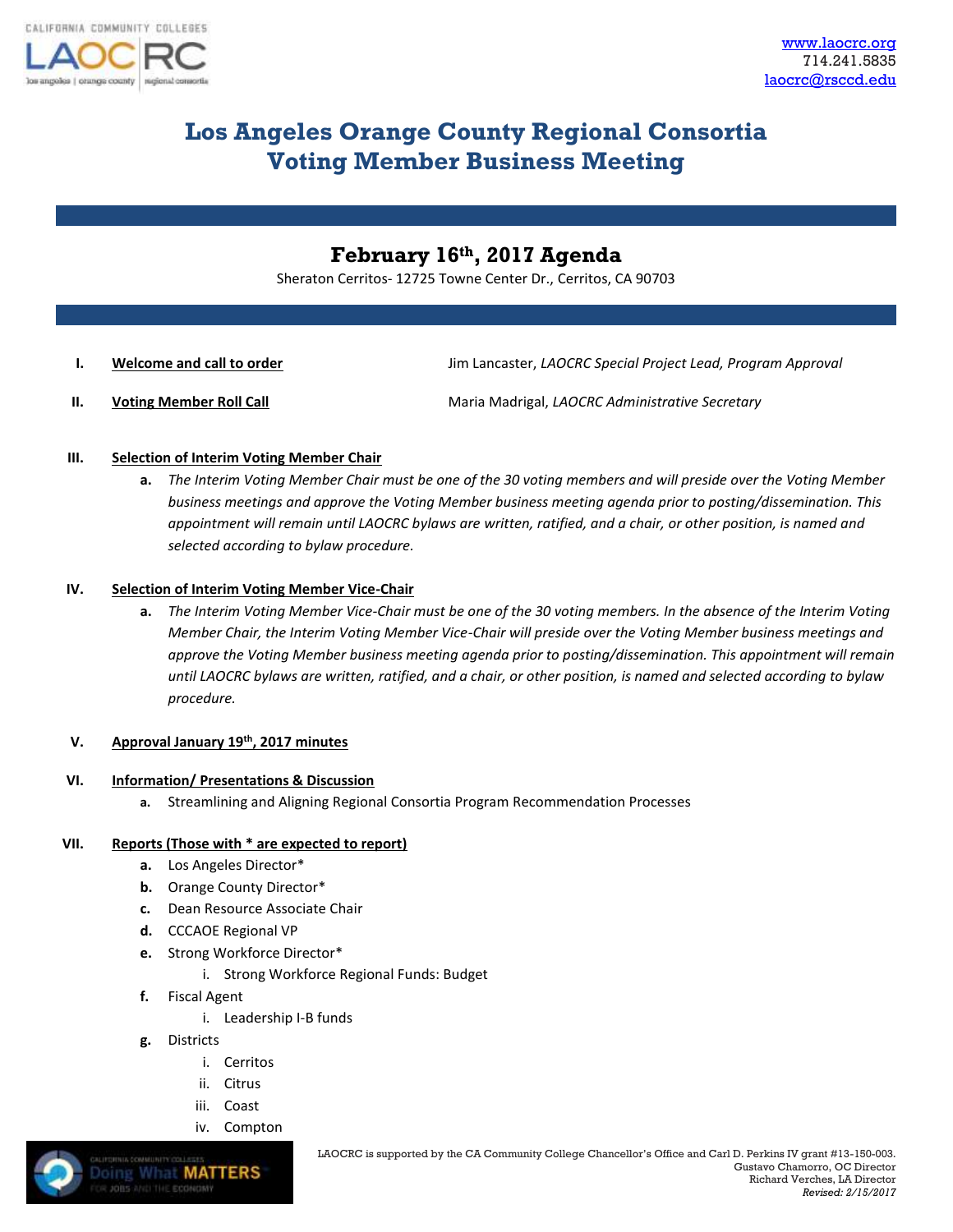

- v. El Camino
- vi. Glendale
- vii. Long Beach
- viii. Los Angeles
- ix. Mt. SAC
- x. North Orange
- xi. Pasadena
- xii. Rancho Santiago
- xiii. Rio Hondo
- xiv. Santa Monica
- xv. South Orange
- **h.** Center of Excellence Director
- **i.** Chancellor's Office Update
- **j.** Program Recommendation Lead\*
	- i. Preapproved programs
		- *1.* Business Information Worker I- *Cypress College*
		- 2. Business Information Worker I- *El Camino College*
- **k.** Ad-hoc Committees
	- i. None at this time

#### **VIII. Action Items**

**a. Consent** 

**Doing What MATTERS** 

- i. Program Notices of Intent/Announcement
	- 1. Athletic Injury Management-CoA, *Cerritos College*
	- 2. Fitness Trainer-CoA, *Cerritos College*
	- 3. Air Conditioning and Refrigeration Management Certificate, *Cypress College*
	- 4. Automotive Tesla Prep 1, *Cypress College*
	- 5. Automotive T-TEN Air Conditioning Specialist Certificate, *Cypress College*
	- 6. Automotive T-TEN Brake and Alignment Specialist Certificate, *Cypress College*
	- 7. Automotive T-TEN Electrical Certificate, *Cypress College*
	- 8. Automotive T-TEN Engine and Driveline Specialist Certificate, *Cypress College*
	- 9. Automotive T-TEN Performance and Driveability Specialist Certificate, *Cypress College*
	- 10. Automotive T-TEN Toyota and Lexus Specialist Certificate, *Cypress College*
	- 11. Aviation-AS, *Cypress College*
	- 12. Business Information Worker Certificate, *Cypress College*
	- 13. Homeland Security, *Cypress College*
	- 14. Legal Careers Certificate, *Cypress College*
	- 15. Recreation Assistant Certificate, *Cypress College*
	- 16. Theater Arts Production-AA, *Cypress College*
	- 17. Tourism-AS, *Cypress College*
	- 18. Database Management, *El Camino College*
	- 19. Nutrition and Foods Certificate, *Fullerton College*
	- 20. Cinema, Television, Radio Certificate-AS*, Saddleback College*
	- 21. Cinema, Television, Radio Certificate*, Saddleback College*
	- 22. Medical Coding Specialist Certificate, *Saddleback College*
- ii. Program Recommendation
	- 1. Interactive Media Arts-AS\_CoA, *Irvine Valley College*
	- 2. Mechatronics and Automation Engineering Technology-AS\_CoA, *Irvine Valley College*